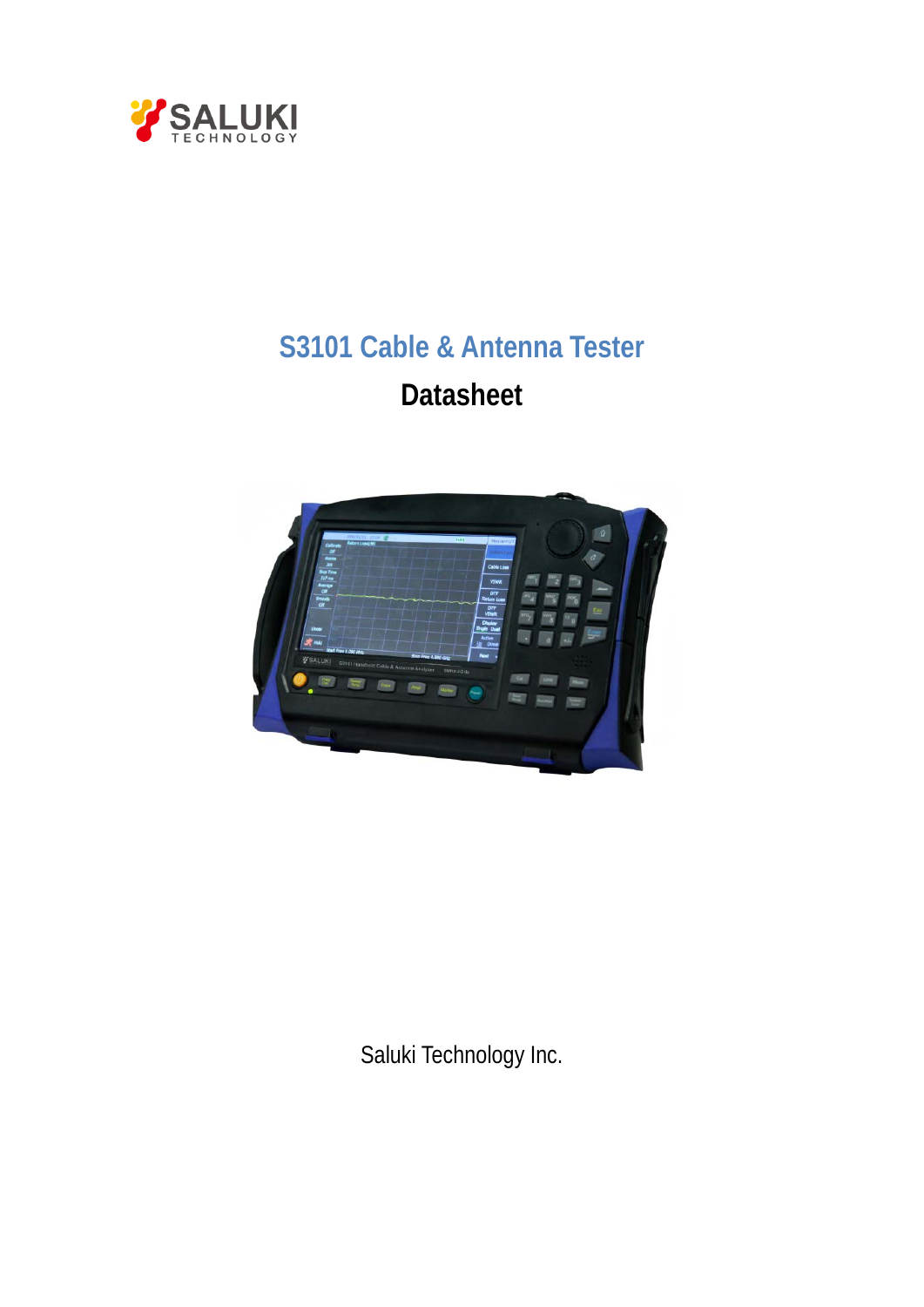

# **The datasheet applies to the cable and antenna analyzer of the following models:**

- S3101A cable and antenna analyzer (1MHz 4GHz).
- S3101B cable and antenna analyzer (1MHz 8GHz).

# **Standard Accessories of S3101 Cable and antenna analyzer**

| Item           | Name                     | <b>Qty</b> |
|----------------|--------------------------|------------|
|                | Main Machine             | 1 Set      |
| $\overline{2}$ | Power Cord               | 1 pcs      |
| 3              | <b>User Manual</b>       | 1 pcs      |
| $\overline{4}$ | PC software CD or U disk | 1 pcs      |
| 5              | USB cable                | 1 pcs      |
| 6              | <b>Battery</b>           | 1 pcs      |
|                | Vehicle charger          | 1 pcs      |

# **Options of the S3101 Cable and antenna analyzer**

| <b>Option Number</b> | Item                                      | <b>Function</b> |
|----------------------|-------------------------------------------|-----------------|
| S3101-01             | USB power measurement software            |                 |
| S3101-04             | USB Continuous Wave Power Sensor SAV87230 | 9kHz-6GHz       |
| S3101-05             | USB Continuous Wave Power Sensor SAV87231 | 10MHz-18GHz     |
| S3101-06             | USB Continuous Wave Power Sensor SAV87232 | 50MHz-26.5GHz   |
| S3101-07             | USB Continuous Wave Power Sensor SAV87233 | 50MHz-40GHz     |
| S3101-08             | Type N Male Calibration Kit SAV31101A     | DC-18GHz        |
| S3101-09             | Type N Female Calibration Kit SAV31101B   | DC-18GHz        |
| S3101-10             | Type N Male Calibration Kit SAV20201A     | DC-9GHz         |
| S3101-11             | Type N Female Calibration Kit SAV20201B   | DC-9GHz         |
| S3101-12             | N-DIN Adaptor                             | $L29/N-KJ-T$    |
| S3101-13             | N-DIN Adaptor                             | $L29/N-JJ-T$    |
| S3101-03             | <b>GPS Cable</b>                          |                 |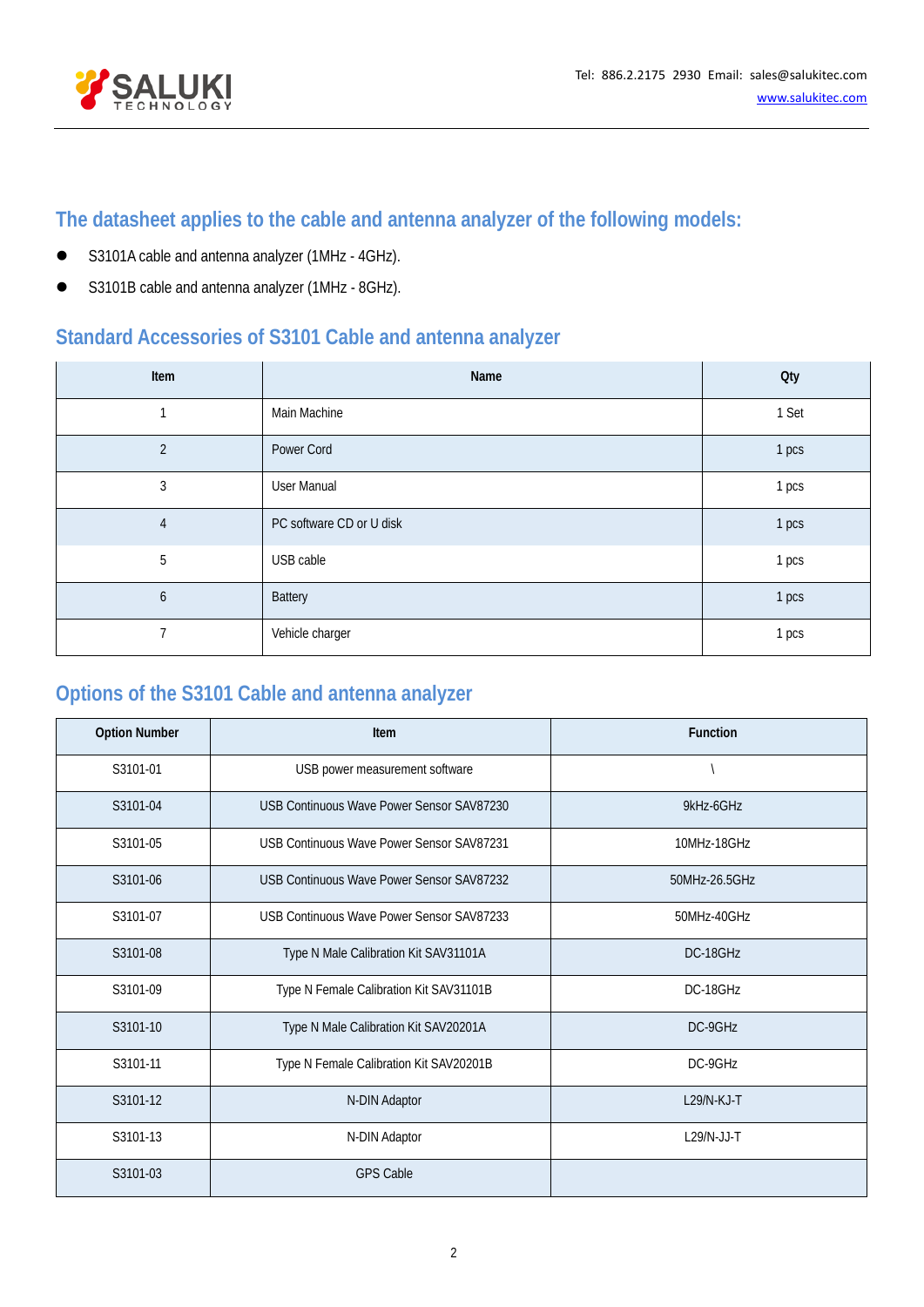

| <b>Option Number</b> | Item                                  | <b>Function</b> |
|----------------------|---------------------------------------|-----------------|
| S3101-14             | Test Port Extension Cable (Low loss)  | N-JK (80cm)     |
| S3101-15             | Test Port Extension Cable (Low loss)  | N-JJ (80cm)     |
| S3101-16             | Functional soft case                  |                 |
| S3101-17             | Electronic calibration kit (Embedded) | For S3101A only |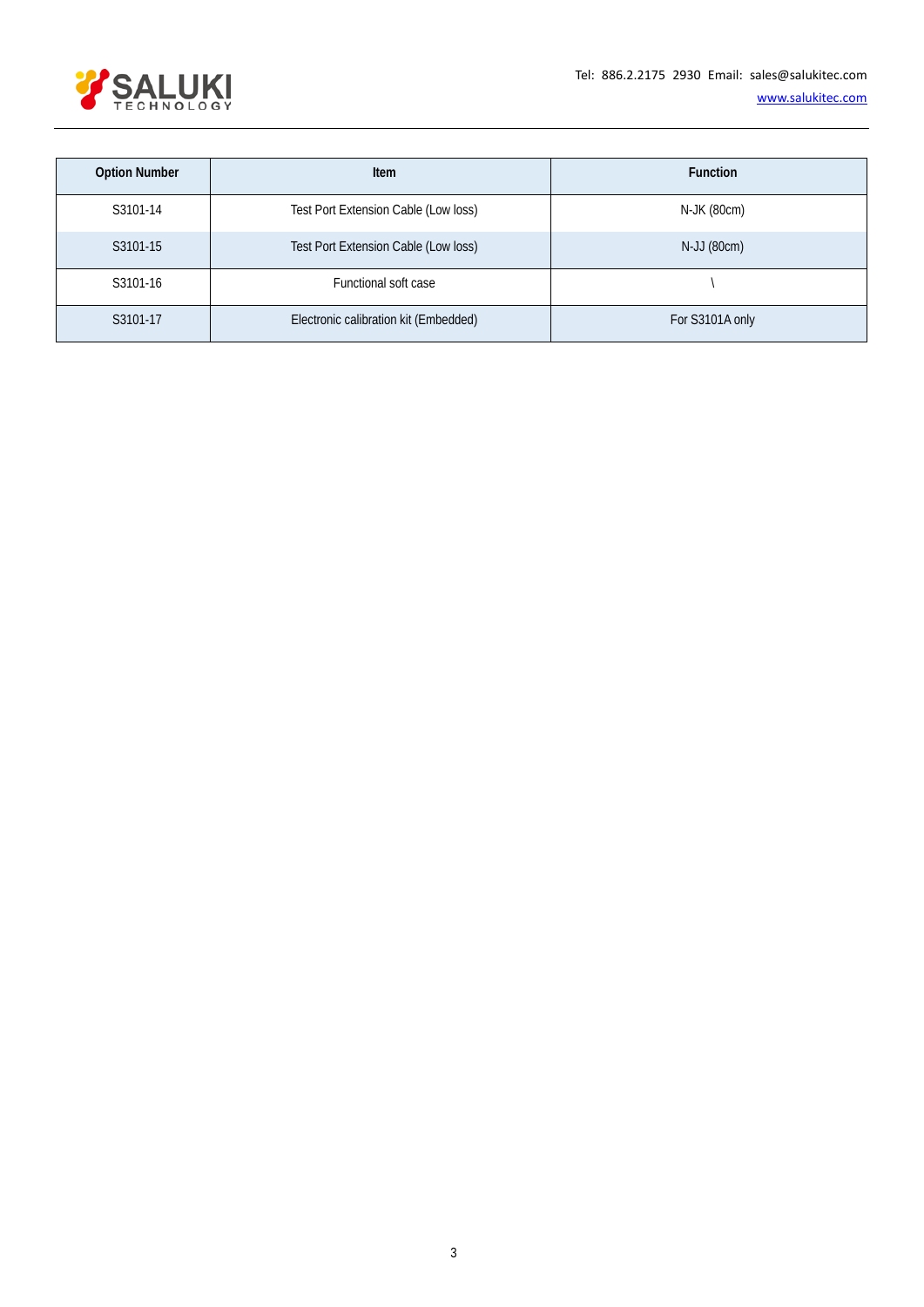

#### **Preface**

Thanks for choosing Saluki Technology Inc products. Please read this quick starter manual carefully for your convenience.

#### **Manual No.**

S3101-02-01

#### **Version**

Rev01 2017.03 Saluki Technology

#### **Manual Authorization**

The information contained in this document is subject to change without notice. The power to interpret the contents of and terms used in this document rests with Saluki.

Saluki Tech owns the copyright of this document which should not be modified or tampered by any organization or individual, or reproduced or transmitted for the purpose of making profit without its prior permission, otherwise Saluki will reserve the right to investigate and affix legal liability of infringement.

## **Product Quality Assurance**

The warranty period of the product is 18 months from the date of delivery.

#### **Product Quality Certificate**

The product meets the indicator requirements of the manual at the time of delivery. Calibration and measurement are completed by the measuring organization with qualifications specified by the state, and relevant data are provided for reference.

#### **Quality/Environment Management**

Research, development, manufacturing and testing of the product comply with the requirements of the quality and environmental management system.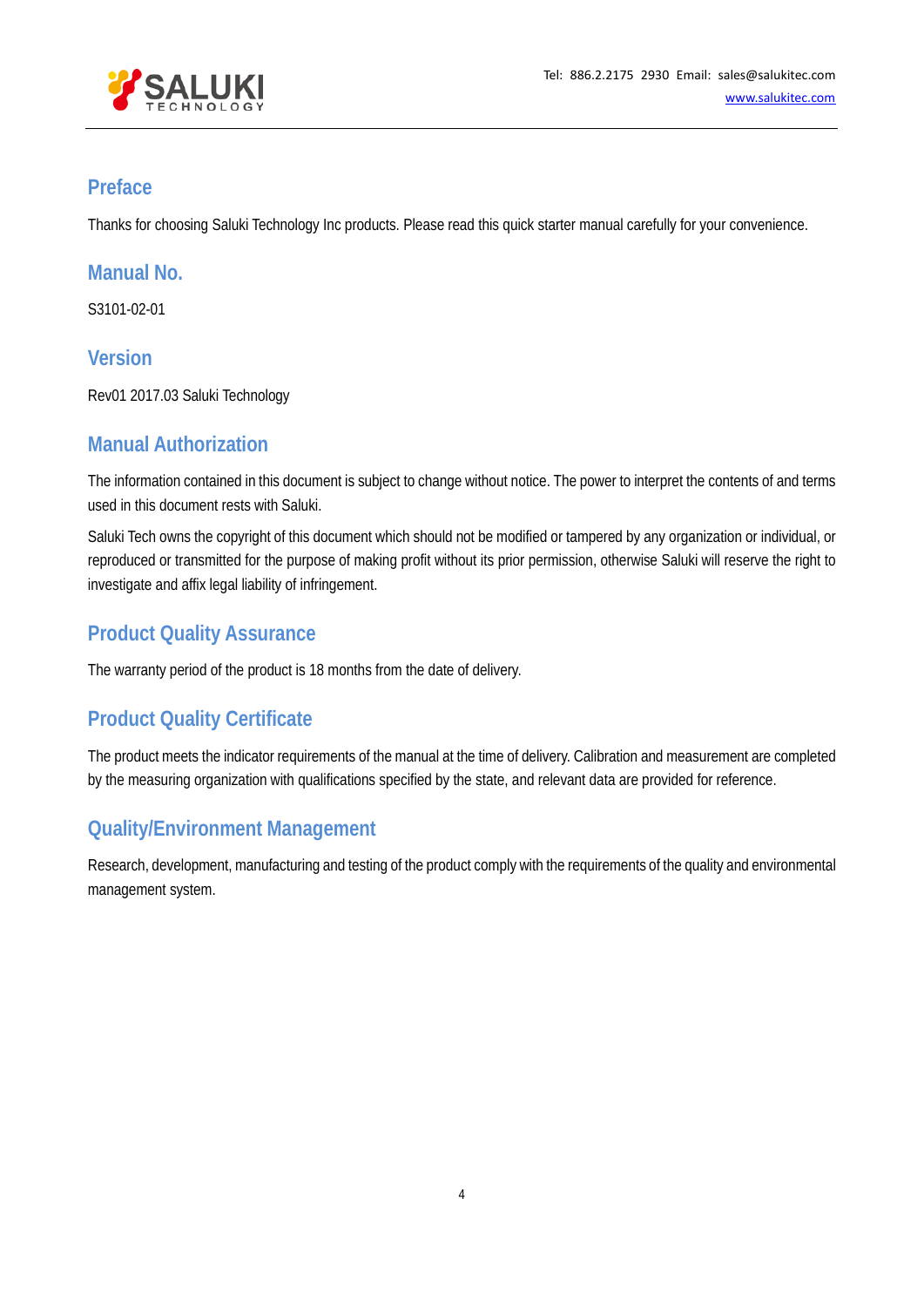

#### **Contacts**

| Service Tel: | 886.2.2175 2930                                    |  |
|--------------|----------------------------------------------------|--|
| Website:     | www.salukitec.com                                  |  |
| Email:       | info@salukitec.com                                 |  |
| Address:     | No. 367 Fuxing N Road, Taipei 105, Taiwan (R.O.C.) |  |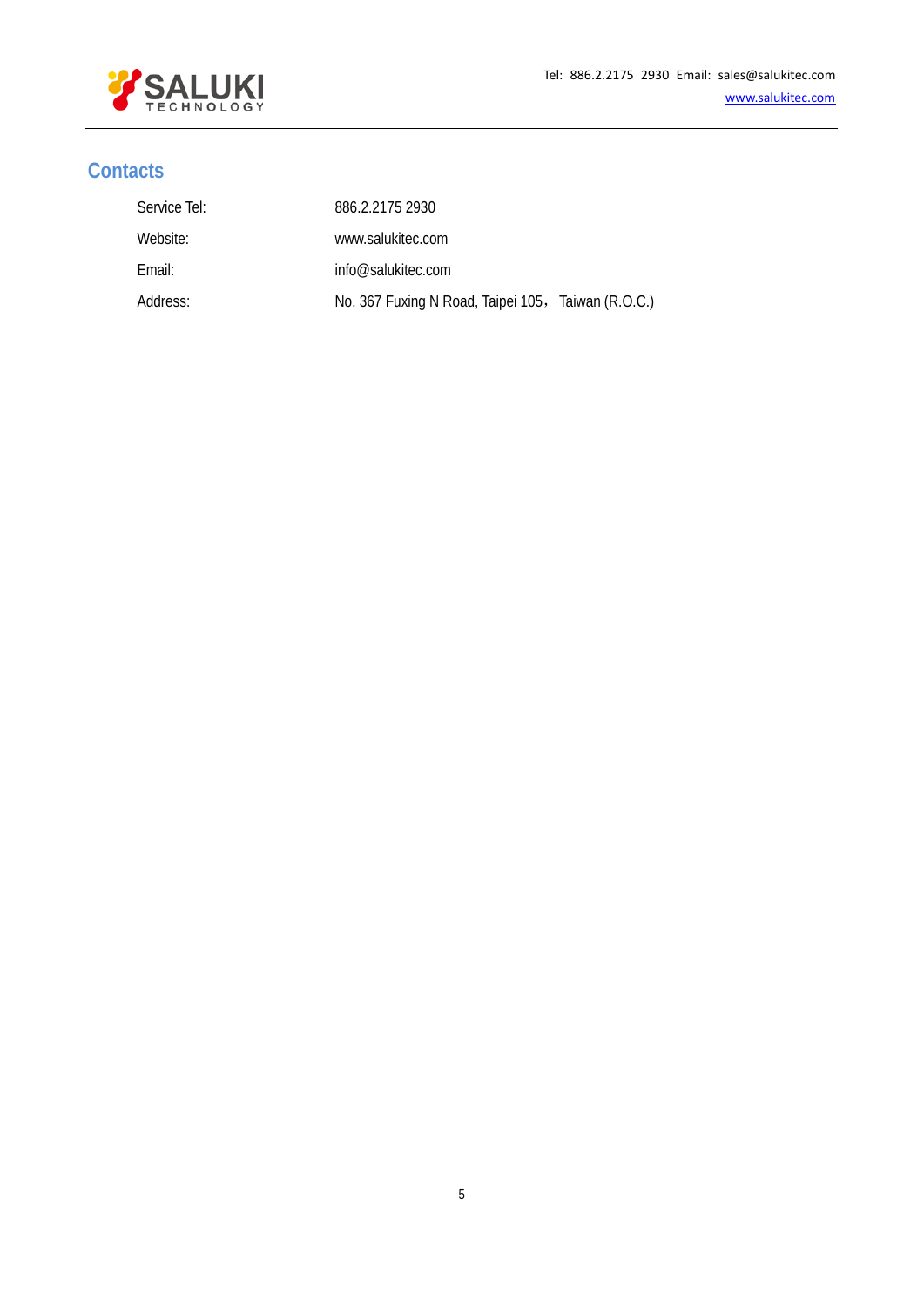

# Content

| 2.3 |  |
|-----|--|
| 2.4 |  |
|     |  |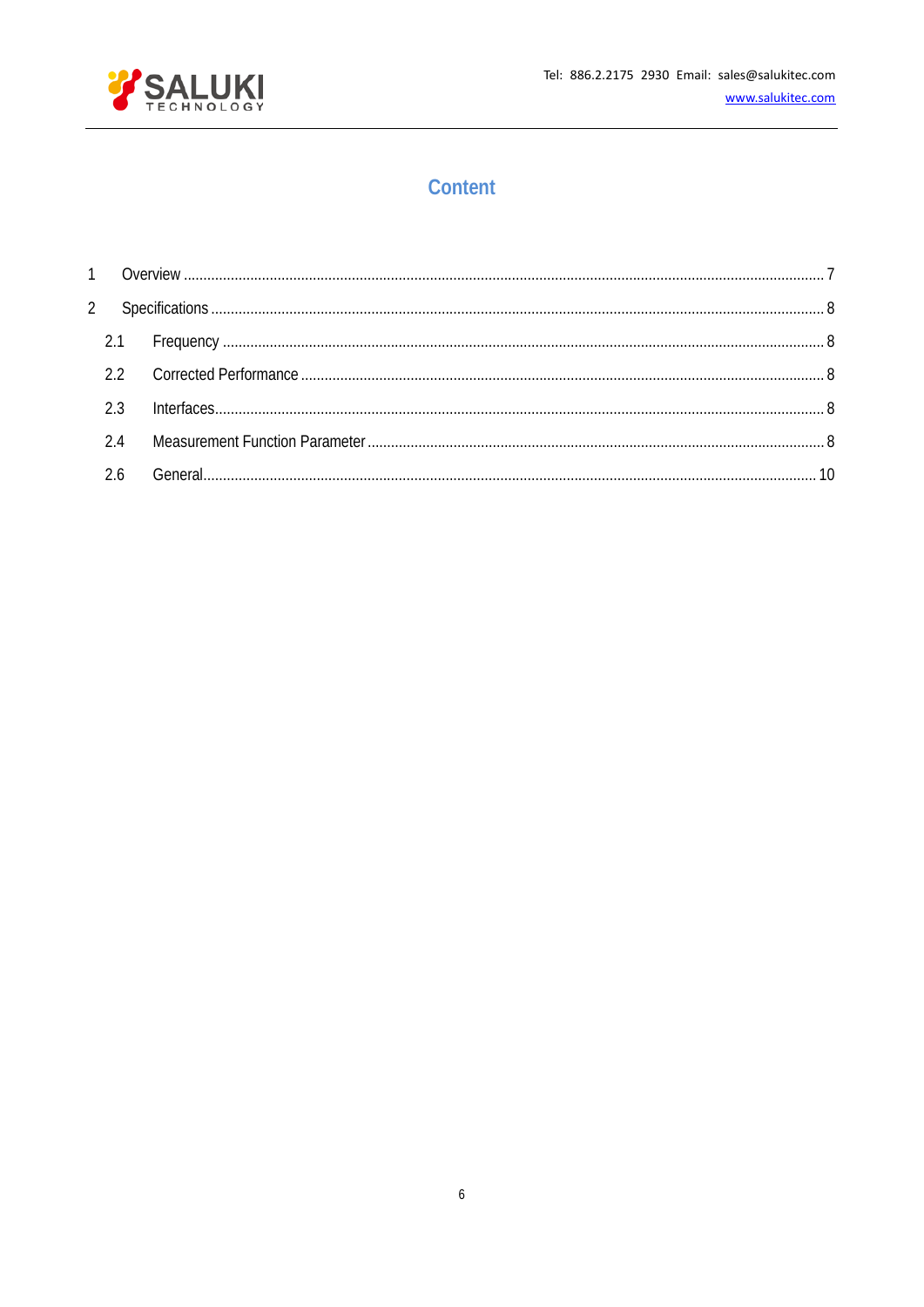

# <span id="page-6-0"></span>**1 Overview**

S3101 series cable and antenna analyzer is designed with latest technologies and can provide an accurate and fast measurement. Operator can measure VSWR, return loss, impedance, phase, DTF etc. with such a compact and low-weight box. S3101 equipped with long-term battery, touch screen, auto-adjust back light for easy site use.

S3101 is perfect for cable and antenna system site test of telecommunication base stations. Tetra, GSM, PCS/DCS, CDMA, GPRS, WCDMA, CDMA200,TD-SCDMA, LTE etc. S3101B reaches 8GHz and brings more abilities to do higher frequency measurements.

S3101 also provides smith chart, phase display and can be easily used as a single port VNA.

## **Key features**

- 1MHz 8GHz frequency range
- 7 display formats: Return Loss, VSWR, Cable loss, DTF return loss, DTF SWR, Smith chart, phase.
- 7<sup>"</sup> touch screen with auto backlight adjustment
- $\bullet$  Dual-window display allows user to get a better observation.
- 8 hour long time battery life
- **Wise measurement wizard**
- Embedded E-cal kit
- Build-in GPS receiver
- SCPI supported
- **•** Compact design, small size, low weight, sand proof.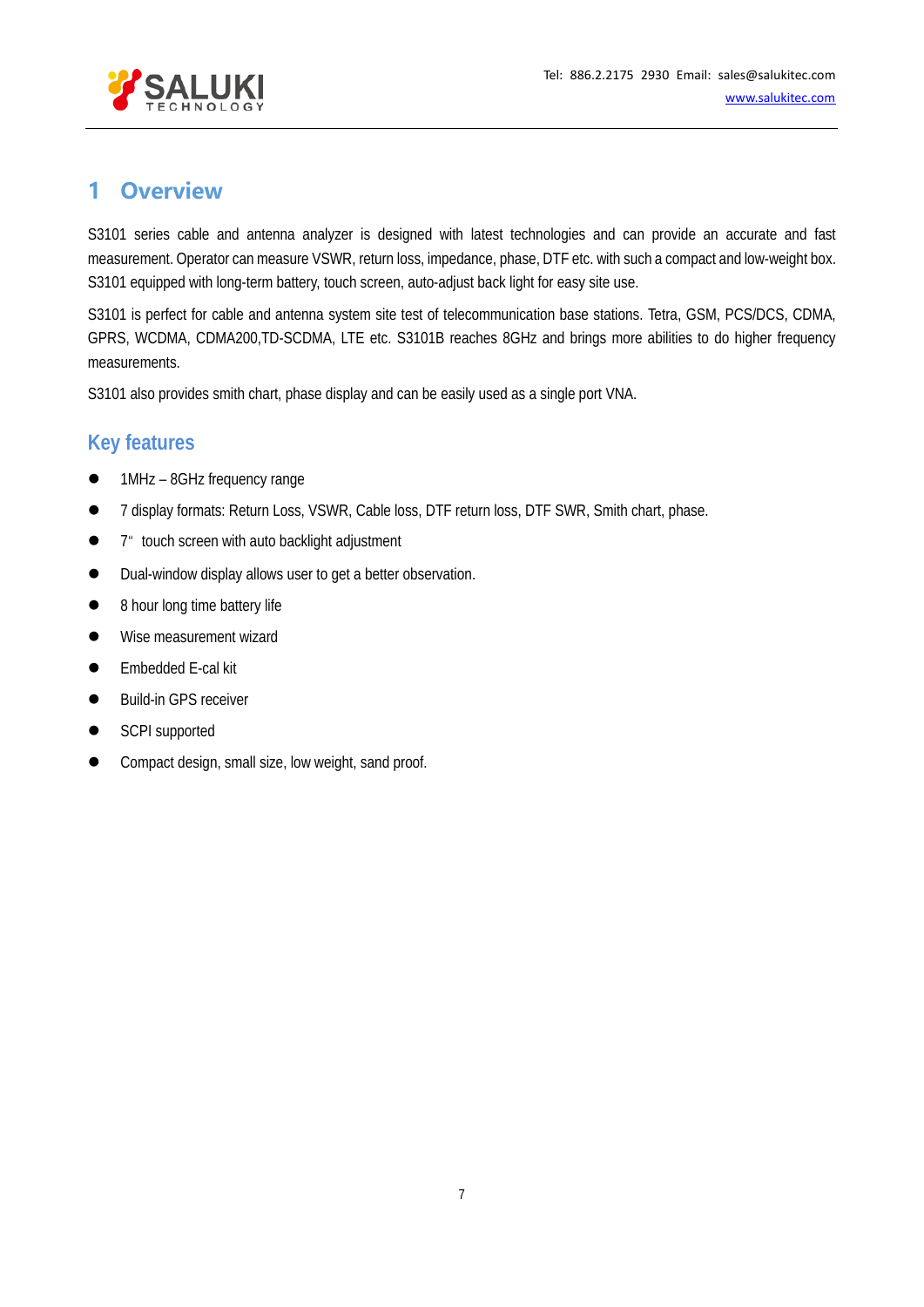

# <span id="page-7-0"></span>**2 Specifications**

# <span id="page-7-1"></span>**2.1 Frequency**

|                                        | S3101A                                        | S3101B                                           |
|----------------------------------------|-----------------------------------------------|--------------------------------------------------|
| <b>Frequency Range</b>                 | 1MHz - 4GHz                                   | 1MHz - 8GHz                                      |
| <b>Frequency Uncertainty</b>           | $\pm$ 2 x 10 <sup>-6</sup> (23 °C)            | $\pm$ 2.5 x 10 <sup>-6</sup> (23 <sup>°</sup> C) |
| <b>Frequency Temperature Stability</b> | $\pm$ 1 x 10 <sup>-6</sup> /10 <sup>°</sup> C | $\pm$ 1 x 10 <sup>-6</sup> /10 <sup>°</sup> C    |
| <b>Frequency Resolution</b>            | 1kHz                                          | 1kHz                                             |

# <span id="page-7-2"></span>**2.2 Corrected Performance**

|                         | S3101A                                                                                | S3101B                                                 |
|-------------------------|---------------------------------------------------------------------------------------|--------------------------------------------------------|
| <b>Directivity</b>      | $\geq$ 42dB (Mechanical Calibration)<br>$\geq$ 35dB (Embedded Electronic Calibration) | $\geq$ 42dB (1MHz - 6GHz)<br>$\geq$ 36dB (6GHz - 8GHz) |
| Source Match            | $\geq$ 31dB (Mechanical Calibration)                                                  | $\geq$ 31dB                                            |
| <b>Reflection Track</b> | $\pm$ 0.08dB (Mechanical Calibration)                                                 | $+0.08dB$                                              |

## <span id="page-7-3"></span>**2.3 Interfaces**

| <b>Test Port</b>        | N type (F)             |
|-------------------------|------------------------|
| 10 Ref In/Ref Out       | <b>BNC</b>             |
| <b>GPS Antenna Port</b> | <b>BNC</b>             |
| Data Storage            | USB, Mini USB, Mini SD |
| <b>Network Port</b>     | LAN RJ 45              |
| Audio Out               | Headphone port         |

## <span id="page-7-4"></span>**2.4 Measurement Function Parameter**

| <b>Output Power Range</b>     | $0$ to $-30$ dBm    |  |
|-------------------------------|---------------------|--|
| Return Loss Range             | $-100$ dB TO 100 dB |  |
| <b>Return Loss Resolution</b> | 0.01                |  |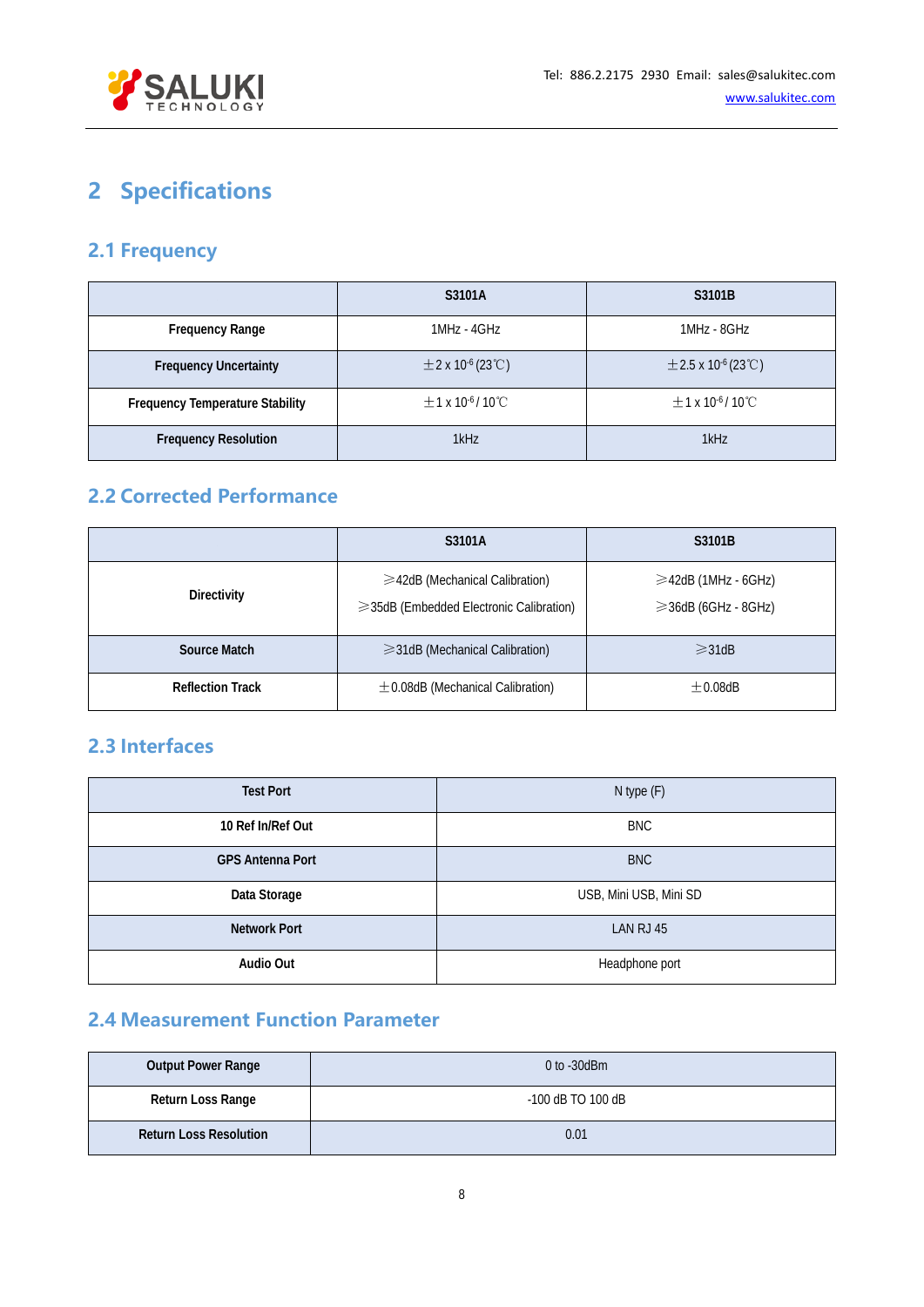